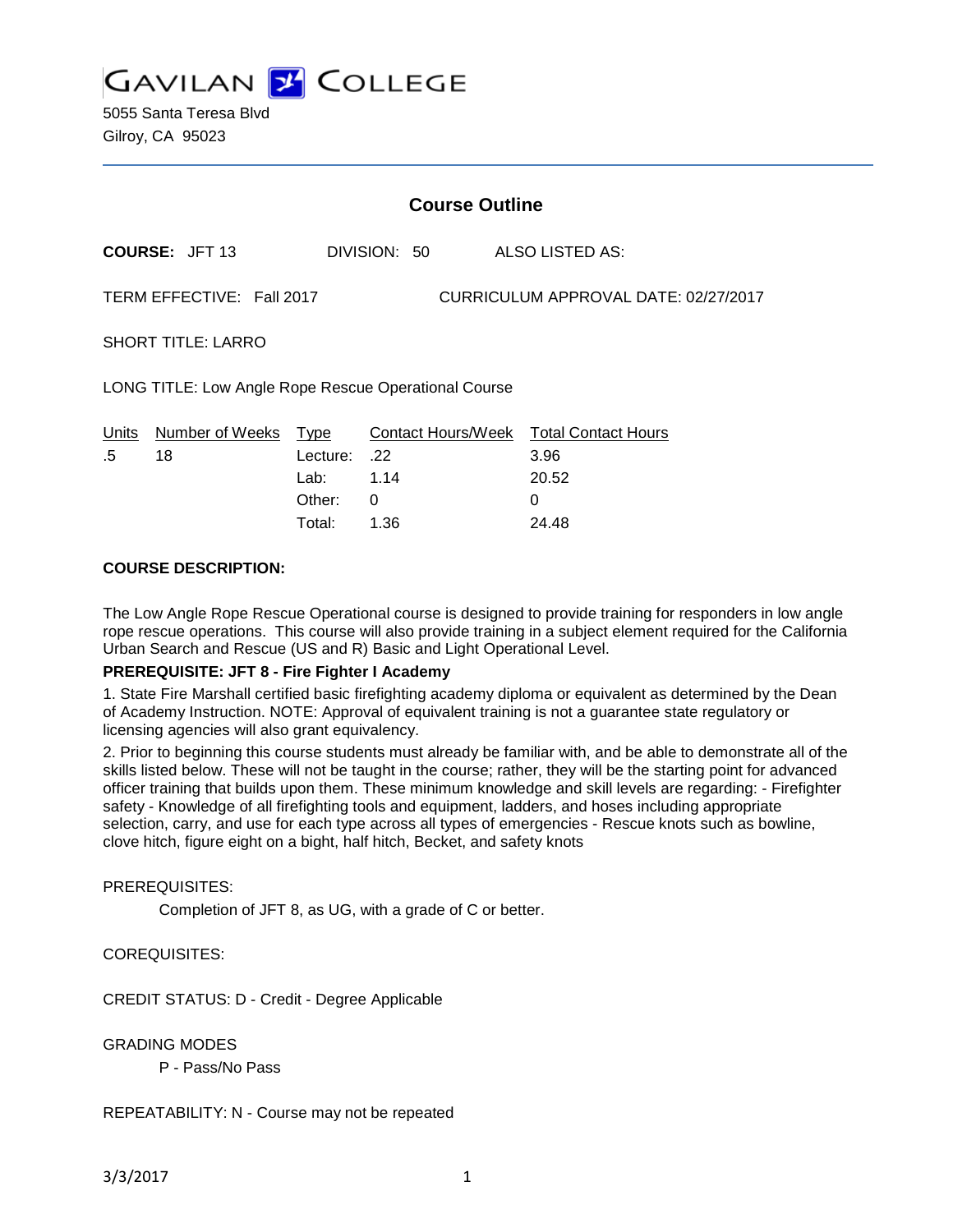### SCHEDULE TYPES:

- 02 Lecture and/or discussion
- 03 Lecture/Laboratory
- 04 Laboratory/Studio/Activity

## **STUDENT LEARNING OUTCOMES:**

1. Describe the components, use/misuse, types, construction, size/dimension, and inspection/maintenance for a kernmantle rescue rope, prusik loop, webbing, load-releasing device, commercial harness, carabiner, brake bar rack, figure eight plate with ears, rescue pulley, mechanical grab device, anchor plate, and edge protection

Measure of assessment: Skills demonstration Skills Exam

Year assessed, or planned year of assessment: 2016

Semester: Fall

2. Demonstrate how to tie the six required knots.

Measure of assessment: Skills Demonstration Skills Exam

Year assessed, or planned year of assessment: 2016

Semester: Fall

3. Identify several methods of system attachments for rescuers and victims.

Measure of assessment: Skills Exam

Year assessed, or planned year of assessment: 2016

# **CONTENT, STUDENT PERFORMANCE OBJECTIVES, OUT-OF-CLASS ASSIGNMENTS**

Curriculum Approval Date: 02/27/2017

1 Hours

Content: Chapter 1: Course Introduction (1 Hour)

I. Course Overview

A. Welcome/Purpose of the course

1. Instructor Experience, background, injuries, limitations, Low angle, High angle Student Performance Objectives (SPO): Describe low angle and high angle rescue

Out-of-Class Assignments: Review lecture material

1 Hours

Content: Chapter 2: Rope Rescue Equipment (1 Hour)

I. Types of Equipment

- A. Kernmantle Rescue Ropeprusik loop
- B. Webbing and load releasing devices
- C. Components, use, types, construction, size

D. Inspection

Student Performance Objectives (SPO): Identify rope rescue components and equipment

Out-of-Class Assignments: review lecture material

2 Hours

Content: Chapter 3: Rescue Knots and Hitches

- I. Qualities of a Rescue Knot
- A. Five characteristics to any preferred rescue knot
- II. Rope Terminology
- A. Running end, working end, standing part
- III. Components of Knots and Hitches
- IV. Hitches
- A. Temporarily secure objects

3/3/2017 2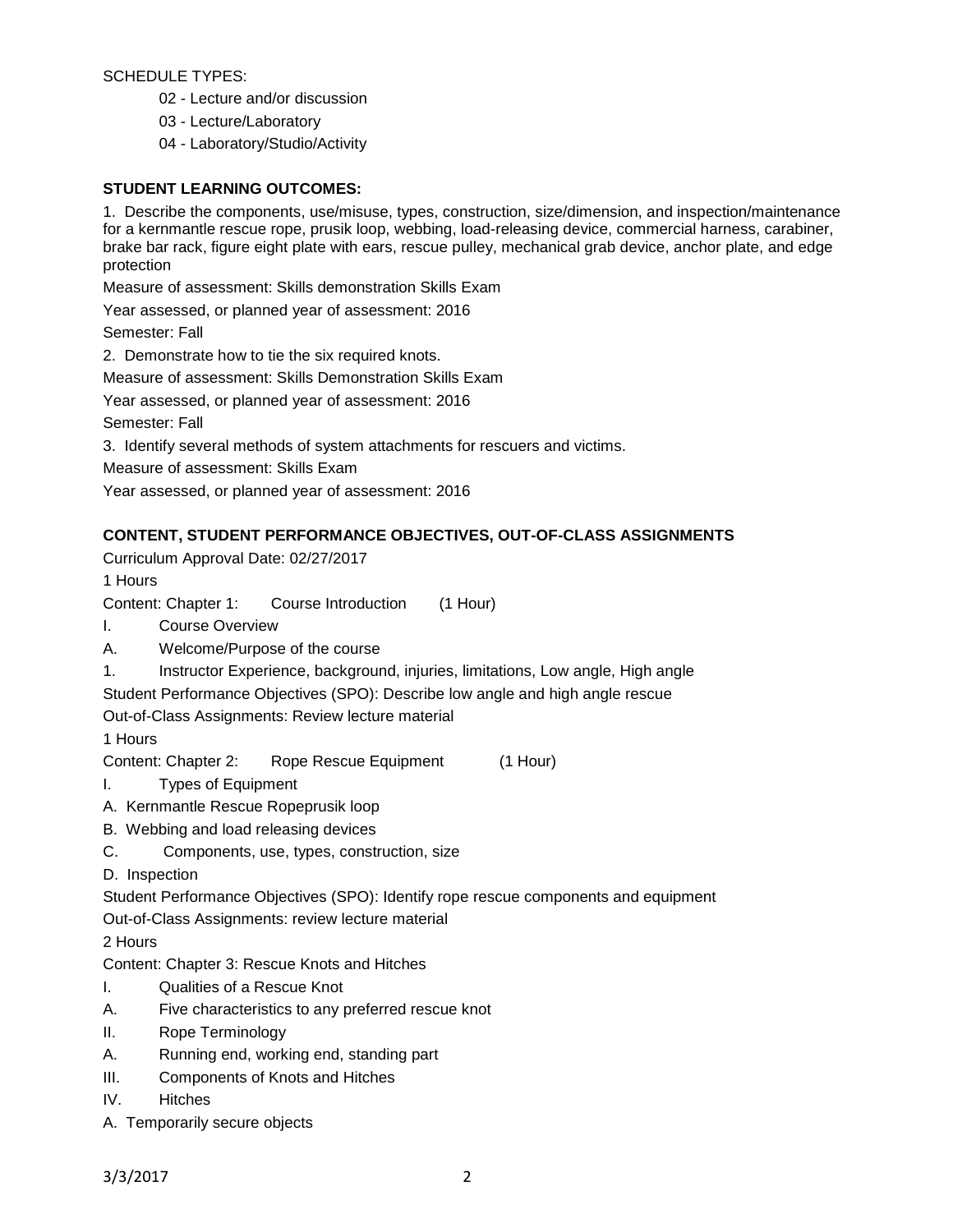- B. Securing a victim to a rescue litter
- V. Knots
- A. Bights, loops, and round turns
- B. Bending knot (overhand bend, figure eight bend, double overhand bend) is used to tie rope or webbing
- C. Terminology
- D. Tail Length
- E. Required Knots

Student Performance Objectives (SPO): Demonstrate how to tie rescue knots and hitches

Out-of-Class Assignments: practice tying knots and hitches

2 Hours

- Content: Chapter 4: Anchor Systems
- I. California Code of Regulations, Title 8, Section 167 0
- A. Personal Fall Arrest Systems
- II. Considerations When Selecting Anchors
- A. Force Hold Required
- B. Direction of Pull
- C. Working Distances
- D. Sharp Edges
- III. Types of Anchors
- A. Natural Anchors
- B. Manufactured anchors
- IV. Sling Anchor Attachments: Pre-tied
- A. Advantages
- B. Disadvantages
- V. Single Sling Anchor Attachments: Open
- A. Advantages
- B. Disadvantages
- VI. Multi-Point Self-adjusting Anchor Systems
- A. Two-point/three point Self-adjusting Anchor System, critical angles
- VII. Windlassed Picket Systems

Student Performance Objectives (SPO): Demonstrate construction of appropriate anchor systems

Out-of-Class Assignments: practice construction of anchor systems

2 Hours

Content:

- Chapter 5: Rescuer and Ambulatory Victim Packaging
- I. Rescuer Packaging
- II. Sample NFPA class II harness instruction card
- III. Ambulatory victim packaging

Student Performance Objectives (SPO): Demonstrate application of rescuer and victim packaging

Out-of-Class Assignments: Review NFPA class II harnesses

2 Hours

- Content: Chapter 6: Types of Litters and Victim Packaging
- I. Rescue Litters
- A. Metal Litters
- B. Metal/plastic
- II. How to Secure a Victim to a Rescue Litter
- A. Interior Lashing, exterior lashing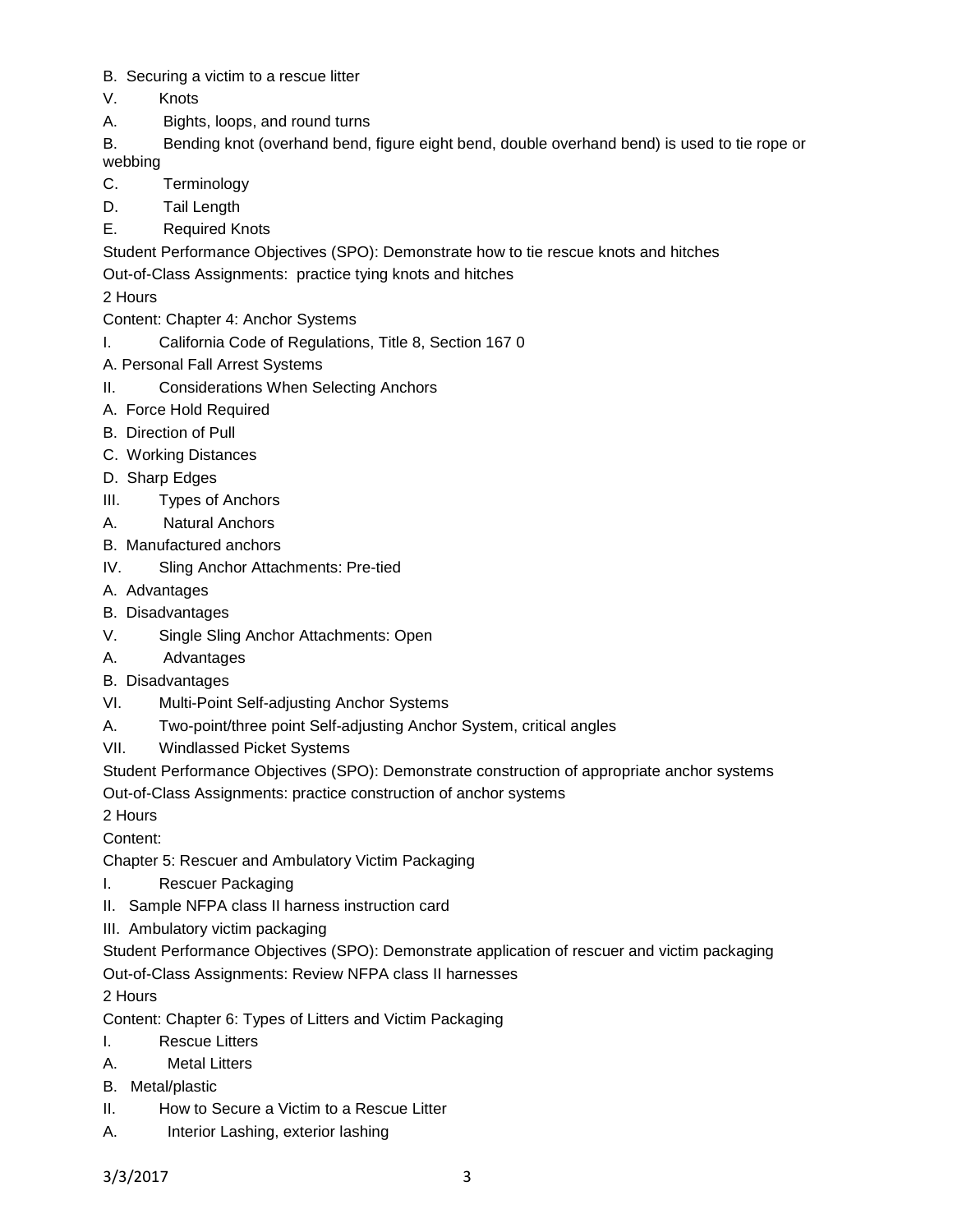- III. Alternative Victim Packaging (Optional )
- A. Equipment Needed, advantages, disadvantages, uses.
- IV. Considerations for Packaging Non-ambulatory Victims in Unstable Terrain
- Student Performance Objectives (SPO): Identify and describe litters and victim packaging systems.

Out-of-Class Assignments: practice securing simulated victims in litters

2 Hours

Content: Chapter 7: System Attachments and Fall Restraint

- I. Rescuer attachment to a rope rescue system.
- A. Ambulatory victim attachment to a rope rescue system
- B. Rescuer Litter Attachment to a Rope Rescue System
- C. Three Rescuer Litter Attachment
- D. Four Rescuer Litter Attachment
- E. Components of a Fall Restraint System

Student Performance Objectives (SPO): Demonstrate application of rope rescue systems to litter attachments

Out-of-Class Assignments: Practice rescue litter attachments to a rope rescue system 3 Hours

Content: Chapter 8: Three Main Components of a Rope Rescue System

- I. Three main components of low angle rope rescue operations.
- A. Belay/Safety Line Component
- B. Main line component
- C. Mechanical advantage
- D. Single RPM Configuration
- E. Pre-rigged Dual RPM System
- Student Performance Objectives (SPO): Identify components of a belay system

Out-of-Class Assignments: Review lecture material

2 Hours

Content: Chapter 9 Belay/Safety Line Systems

- I. Operation of Belay/Safety Line Systems
- A. Belay safety line configurations

Student Performance Objectives (SPO): Identify safety considerations of a belay system

Out-of-Class Assignments: Review lecture material

2 Hours

- Content: Chapter 10: Descending/Ascending
- I. Descending
- A. Types of Descent Control Devices (DCD)
- II. Ascending
- A. Equipment
- B. Topside Recovery Option
- C. Self-Rescue Option

Student Performance Objectives (SPO): Identify descending and ascending control devices

Out-of-Class Assignments: Review lecture material

2 Hours

Content: Chapter 11: Lower/Raise (Mechanical Advantage) Systems

- I. Key Points Regarding Lower/Raise Operations
- A. Lowering Line Systems
- B. Raising (MA) Systems
- C. Piggyback Systems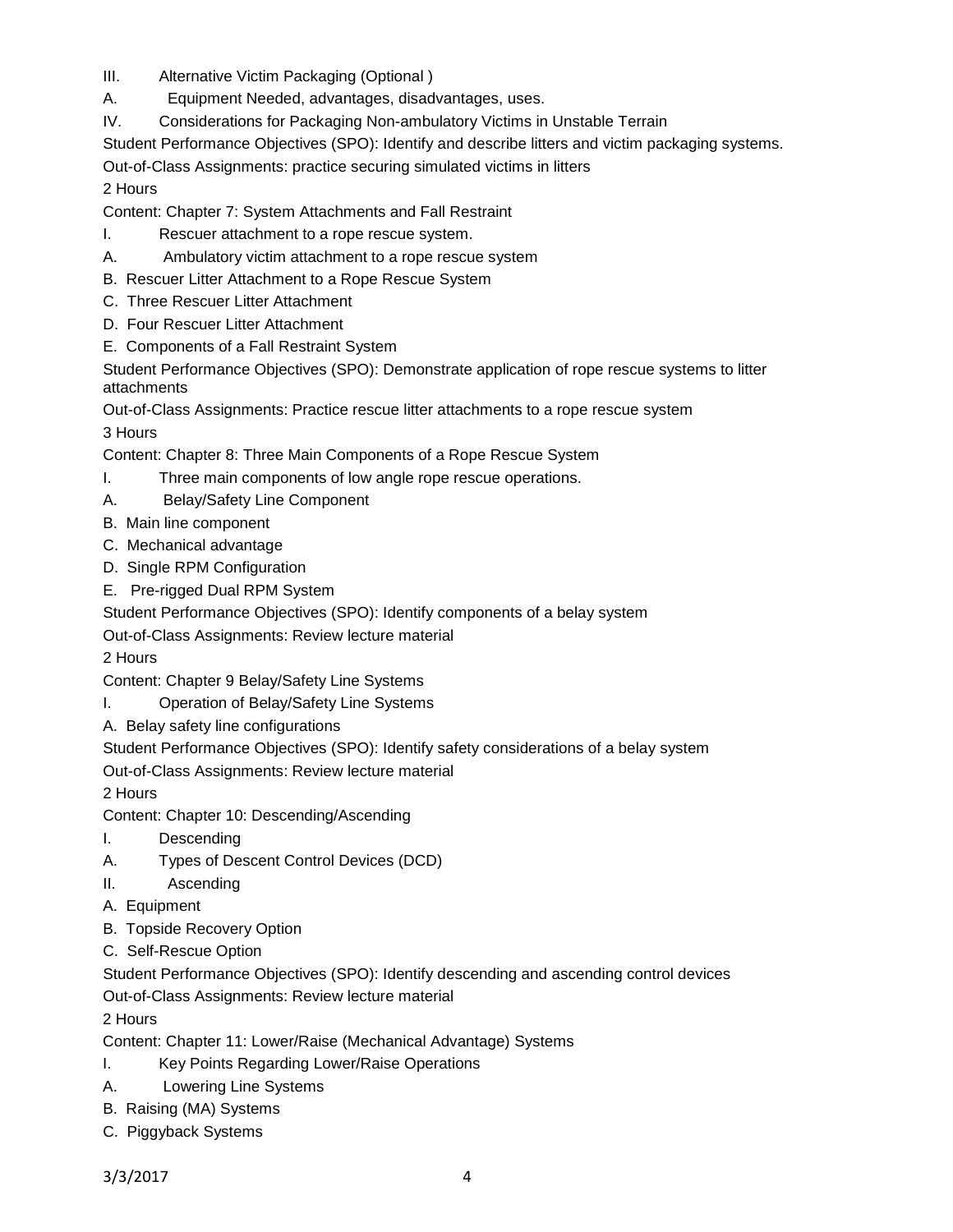Student Performance Objectives (SPO): Identify key points of lowering/raising operations

Out-of-Class Assignments: Construct lower/raise systems

1 Hours

Content: Chapter 12 : Load-releasing Methods

- I. Rappelling operations
- A. Load Releasing and Raising

Student Performance Objectives (SPO): Identify load releasing methods

Out-of-Class Assignments: Review lecture material

# 5 Hours

Content: Chapter 13.: Rescue Scene Organization and Management

- I. Command and Control in Low Angle Rope Rescue Operations
- A. Incident command system
- C. Rescue operation
- D. Small incidents
- E. Unified Command
- G. Positions that may need to be filled on a "typical" low angle rescue incident

include:

- 1. Incident Commander (IC).
- 2. Safety Officer (this role may be retained by the IC).
- 3. Rescue Group Supervisor.
- 4. Assistant Safety Officer- Low Angle Rescue.
- 5. Rigging Team.
- 6. Haul Team.
- 7. Litter Team.
- 8. Edge Person.
- 9. Main Line Tender.
- 10. Belay/Safety Line Tender.
- 11. Rescuer(s).
- II. Example Organization of a Low Angle Rescue Using 3-Person Engines
- A. First Arrival Considerations
- 1. Size-up, anchor systems.
- B. Step #1 : Scene Assessment and Rigging
- 1. First Engine
- C. Step #2: Initial Victim Contact
- 1. First Engine
- D. Step #3 : Ambulatory Victim Walkout
- 1. Second Engine, third engine
- E. Step #4: Non-ambulatory Victim Packaging
- 1. Second Engine
- F. Step #5 : Non-ambulatory Victim Rescue
- 1. Third Engine
- G. Sample Organization Chart

1. Scene Assessment and Rigging, initial victim contact, ambulatory victim walkout, non-ambulatory victim packaging/rescue, blank chart

Student Performance Objectives (SPO): Identify the ICS positions and scene management organization

Out-of-Class Assignments: Review ICS rescue scene organizations

2 Hours

Content: Chapter 14: Litter Walkouts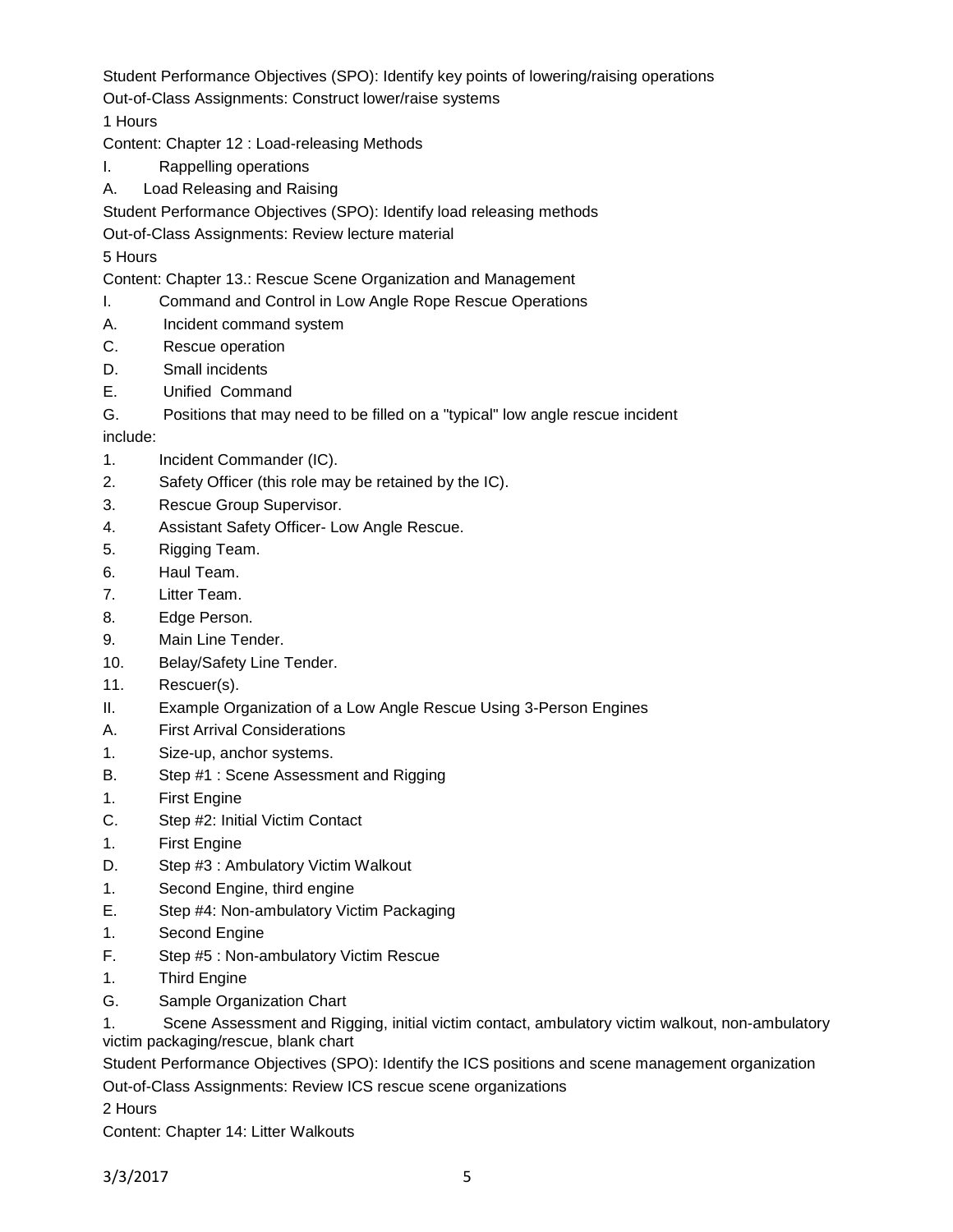- I. Walkouts
- A. Simple walkout
- B. Caterpillar walkout
- C. Single pitch walkout with belay/safety line
- D. Multiple pitch with a belay/safety line
- E. Staffing, ladders used in litter walkouts
- Student Performance Objectives (SPO): Identify the components of a litter walkout system
- Out-of-Class Assignments: Practice constructing litter walkout systems

## 2 Hours

- Content: Chapter 15: Ladder Rescue Systems
- I. Ladder rescue systems
- A. Moving Ladder Slide
- B. Construction
- C. Operations safety considerations
- Student Performance Objectives (SPO): Demonstrate construction of a moving ladder slide

Out-of-Class Assignments: Review lecture material

4 Hours

- Content: Chapter 16: Evolutions
- I. Evolution Components
- A. Mechanical Advantage Systems
- B. Victim packaging,\
- C. Rescuer packaging
- D. Anchor systems

Student Performance Objectives (SPO): Construct a rescue system as directed by instructor

Out-of-Class Assignments: review lecture material

1 Hours

Final

## **METHODS OF INSTRUCTION:**

Lab / Lecture / Demonstration

## **METHODS OF EVALUATION:**

Writing assignments

Percent of total grade: 10.00 %

Percent range of total grade: 10 % to 20 % Reading Reports. If this is a degree applicable course, but substantial writing assignments are NOT appropriate, indicate reason: Course primarily involves skill demonstration or problem solving

Problem-solving assignments

Percent of total grade: 20.00 %

Percent range of total grade: 20 % to 30 % Homework Problems; Skills Demonstrations Skills Exams Skill demonstrations

Percent of total grade: 50.00 %

Percent range of total grade: 50 % to 60 % Performance Exams

Objective examinations

Percent of total grade: 10.00 %

Percent range of total grade: 10 % to 20 % Multiple Choice

## **OUT OF CLASS ASSIGNMENTS:**

Required Outside Hours: